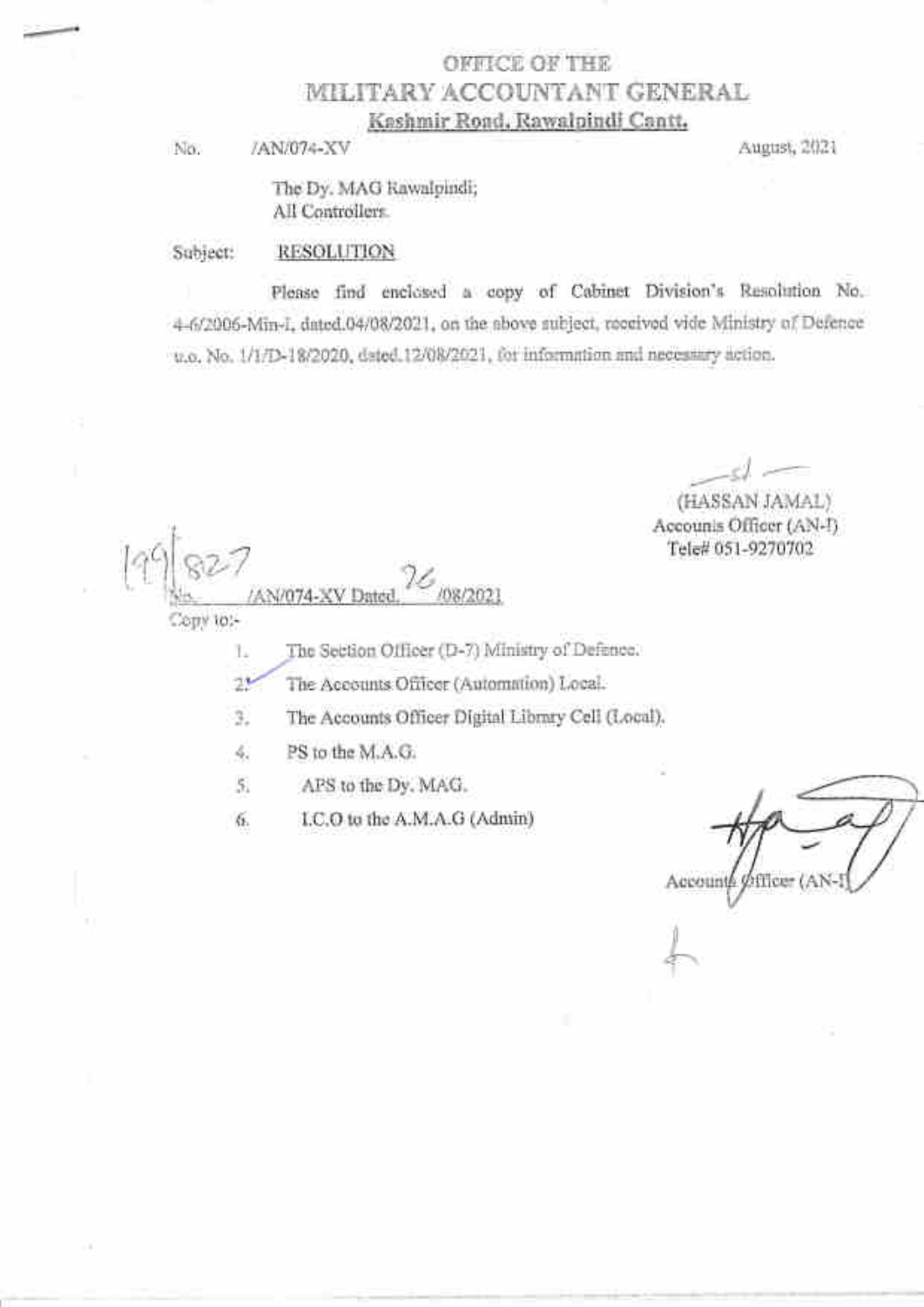**GOVERNMENT OF PAKISTA** MINISTRY OF DEFENCE (DEFENCE DIVISION)

Subject: - RESOLUTION

ANY

Kindly find enclosed copy of Cabinet Division's Resolution No. 4-6/2006-Min-1 dated 4<sup>th</sup> August, 2021, on the above cited subject for information and necessary action, please.

 $(H)$ ficer

I 6 AUG 2021

MAG, Pakistan Military Accounts Deptt, Rawalpindi Surveyor General, Survey of Pakistan, Rawalpindi DG, Military Lands & Cantonments, Rawalpindi DG, Pakistan Armed Services Board, Rawalpindi DG, Pakistan Maritime Security Agency, Karachi DG, FGEIs (C/G) Directorate, Rawalpindi Dte Gen, ISI, Islamabad Director (Admin) JSHQ, Chaklala, Rawalpindi SD Dte (SD-1), GHQ, Rawalpindi Director (Admin) AHQ, Islamabad Director (Admin), NHQ, Islamabad

### Min of Def.u.o.No. 1/1/D-18/2020 dated 12th Aug, 2021

Copy for information to: -

Snr JS-V, JS-I, JS-II, JS-IV, JS-VII, DS (Army-C), DCM APS to JS-III

Copy for information, with reference to their letter quoted above to:-

Cabinet Division, (Taimur Tajammal), Sr.Joint Secretary to the Cabinet. Islamabari.

Kin N.Can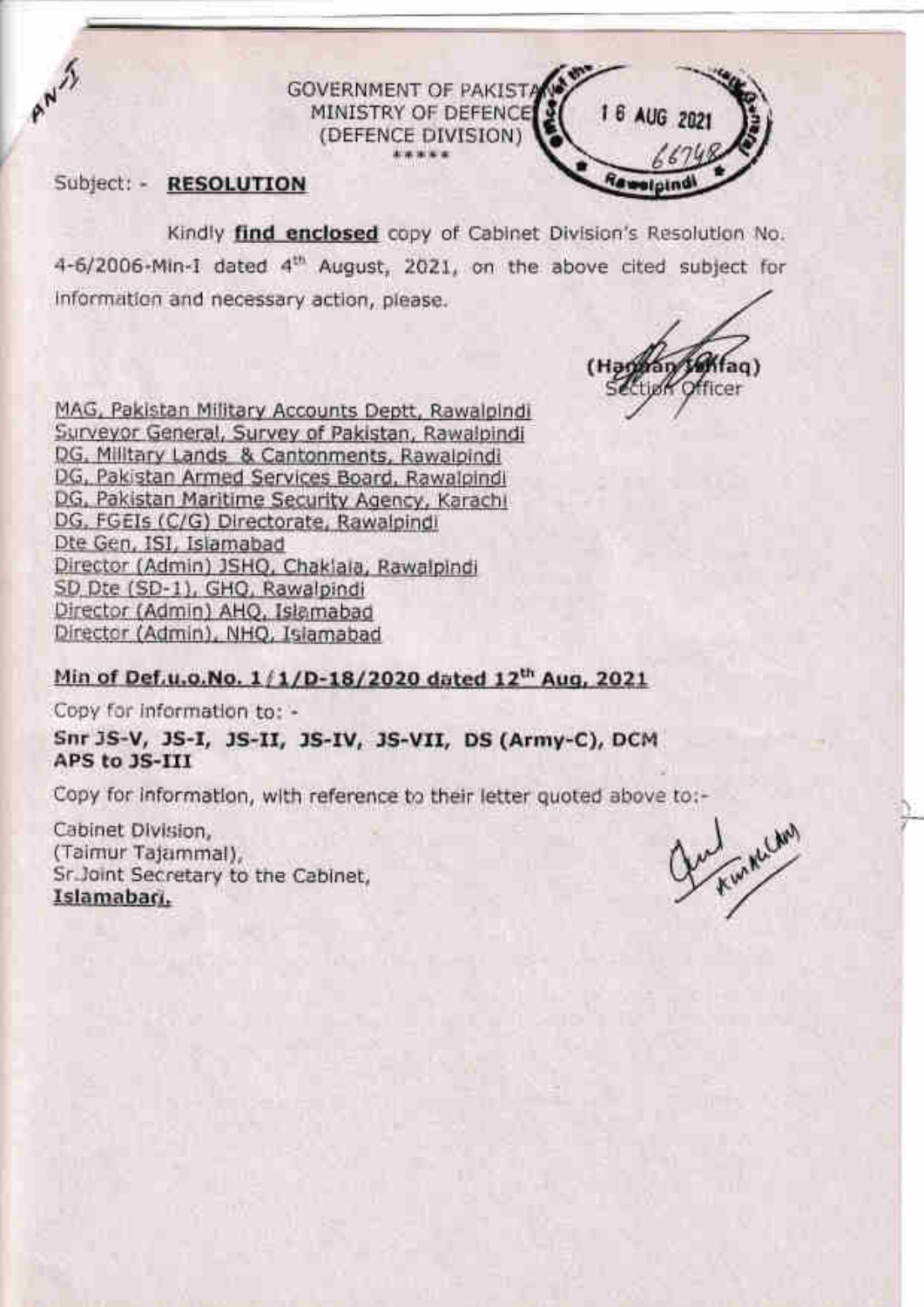# TO BE PUBLISHED IN THE GAZETTE OF PAKISTAN EXTRAORDINARY

**GOVERNMENT OF PAKISTAN CABINET SECRETARIAT CABINET DIVISION** ...

 $50.$ 

Islamabad, the 4th August, 2021.

### **RESOLUTION**

No. 4-6/2006-Min-L- The Cabinet Division's Resolution of even No. dated 30<sup>th</sup> October, 2013 is further amended as follows:-

#### **Mode of Appointment of Members:** 5.

In para 5, the sub-paras (i), (ii) & (iii), shall be replaced with the following insertions:

- Open competition on merit from the market (national and International) in "(ii) MP-I Scale except the position of Chief Economist/ Member (Economic Policy) who shall be hired in Special Professional Pay Scale-11 as per Cabinet Division's Notification No. 4-6/2006-Min-I dated 7th July, 2020.
	- Hiring of temporary services of a qualified person will be made against a post  $(E)$ of Member vacant for 3 months or more with the approval of Minister for PD&SI initially for a period of 1 months further extendable with the approval of Prime Minister.

in para-5, following sub-paras (iii) & (iv) shall be added:

- Apart from advertisement in the national press, a head-hunting firm may also be tiii) hired for selection of Members with the approval of Minister for PD&SI.
- Appointment of DCPC: Deputy Chairman Planning Commission shall be  $(w)$ appointed by Prime Minister on such terms & conditions as deem appropriate.

#### Qualification of Member :: 6.

In para 6, the sub-prices (i), (ii) & (iii) shall be replaced with the following insertions:

PhD in velevant field/subject(s) with fourteen (14) years professional  $-50$ experier ce, including 5-8 years of managerial/administrative experience at policy miaking level.

OR

Mast/ers in relevant field/subject(s) with eighteen (18) years' experience including 5-8 years of managerial experience at policy making level.

 $110$ 

 $Cantd...p/2$